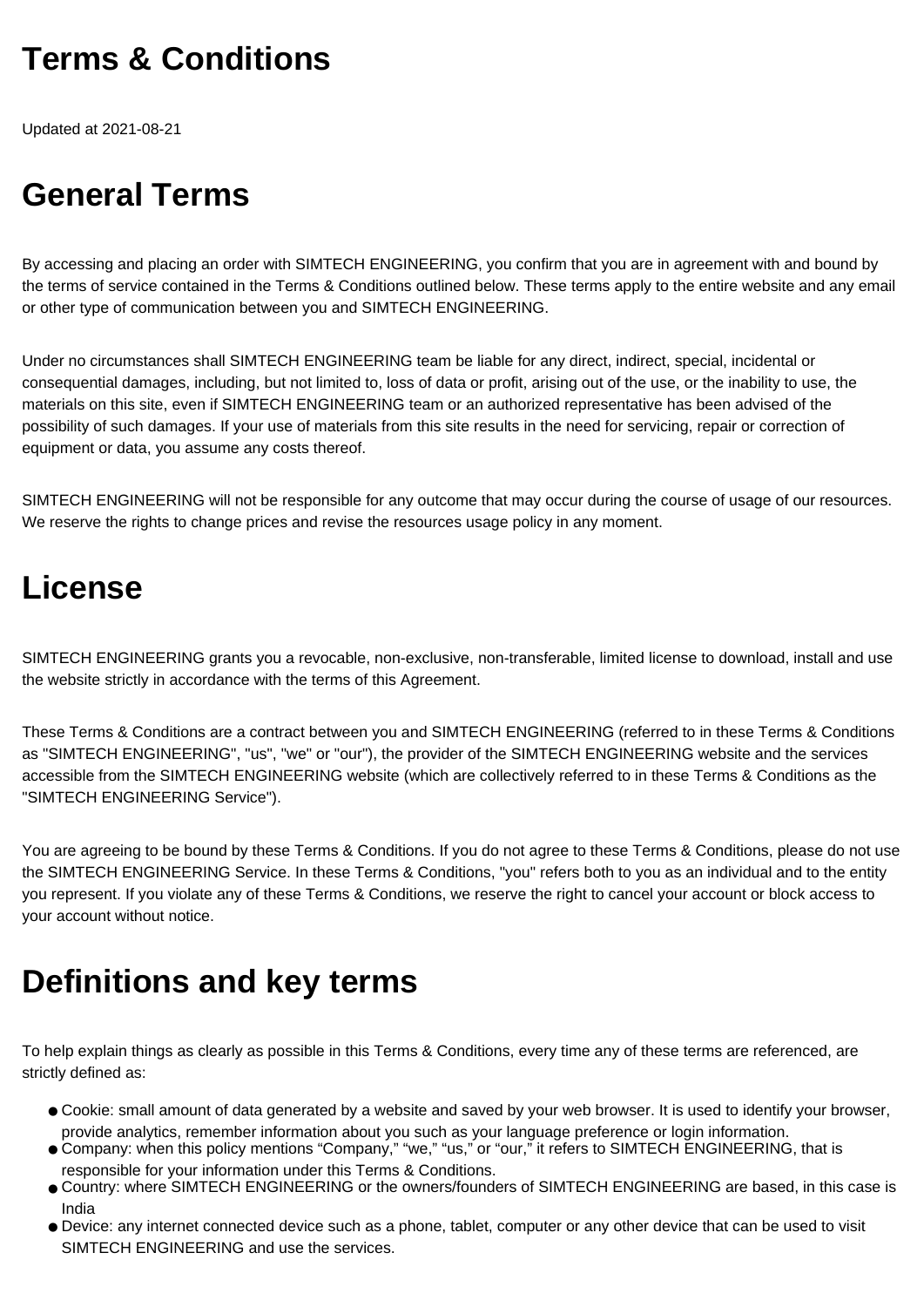- Service: refers to the service provided by SIMTECH ENGINEERING as described in the relative terms (if available) and on this platform.
- Third-party service: refers to advertisers, contest sponsors, promotional and marketing partners, and others who provide our content or whose products or services we think may interest you.
- Website: SIMTECH ENGINEERING."'s" site, which can be accessed via this URL: https://www.simtechengineering.com/

#### ● You: a person or entity that is registered with SIMTECH ENGINEERING to use the Services.

## **Restrictions**

You agree not to, and you will not permit others to:

- License, sell, rent, lease, assign, distribute, transmit, host, outsource, disclose or otherwise commercially exploit the website or make the platform available to any third party.
- Modify, make derivative works of, disassemble, decrypt, reverse compile or reverse engineer any part of the website.
- Remove, alter or obscure any proprietary notice (including any notice of copyright or trademark) of SIMTECH ENGINEERING or its affiliates, partners, suppliers or the licensors of the website.

#### **Return and Refund Policy**

Thanks for shopping at SIMTECH ENGINEERING. We appreciate the fact that you like to buy the stuff we build. We also want to make sure you have a rewarding experience while you're exploring, evaluating, and purchasing our products.

As with any shopping experience, there are terms and conditions that apply to transactions at SIMTECH ENGINEERING. We'll be as brief as our attorneys will allow. The main thing to remember is that by placing an order or making a purchase at SIMTECH ENGINEERING, you agree to the terms along with SIMTECH ENGINEERING."'s" Privacy Policy.

If, for any reason, You are not completely satisfied with any good or service that we provide, don't hesitate to contact us and we will discuss any of the issues you are going through with our product.

# **Your Suggestions**

Any feedback, comments, ideas, improvements or suggestions (collectively, "Suggestions") provided by you to SIMTECH ENGINEERING with respect to the website shall remain the sole and exclusive property of SIMTECH ENGINEERING.

SIMTECH ENGINEERING shall be free to use, copy, modify, publish, or redistribute the Suggestions for any purpose and in any way without any credit or any compensation to you.

# **Your Consent**

We've updated our Terms & Conditions to provide you with complete transparency into what is being set when you visit our site and how it's being used. By using our website, registering an account, or making a purchase, you hereby consent to our Terms & Conditions.

## **Links to Other Websites**

This Terms & Conditions applies only to the Services. The Services may contain links to other websites not operated or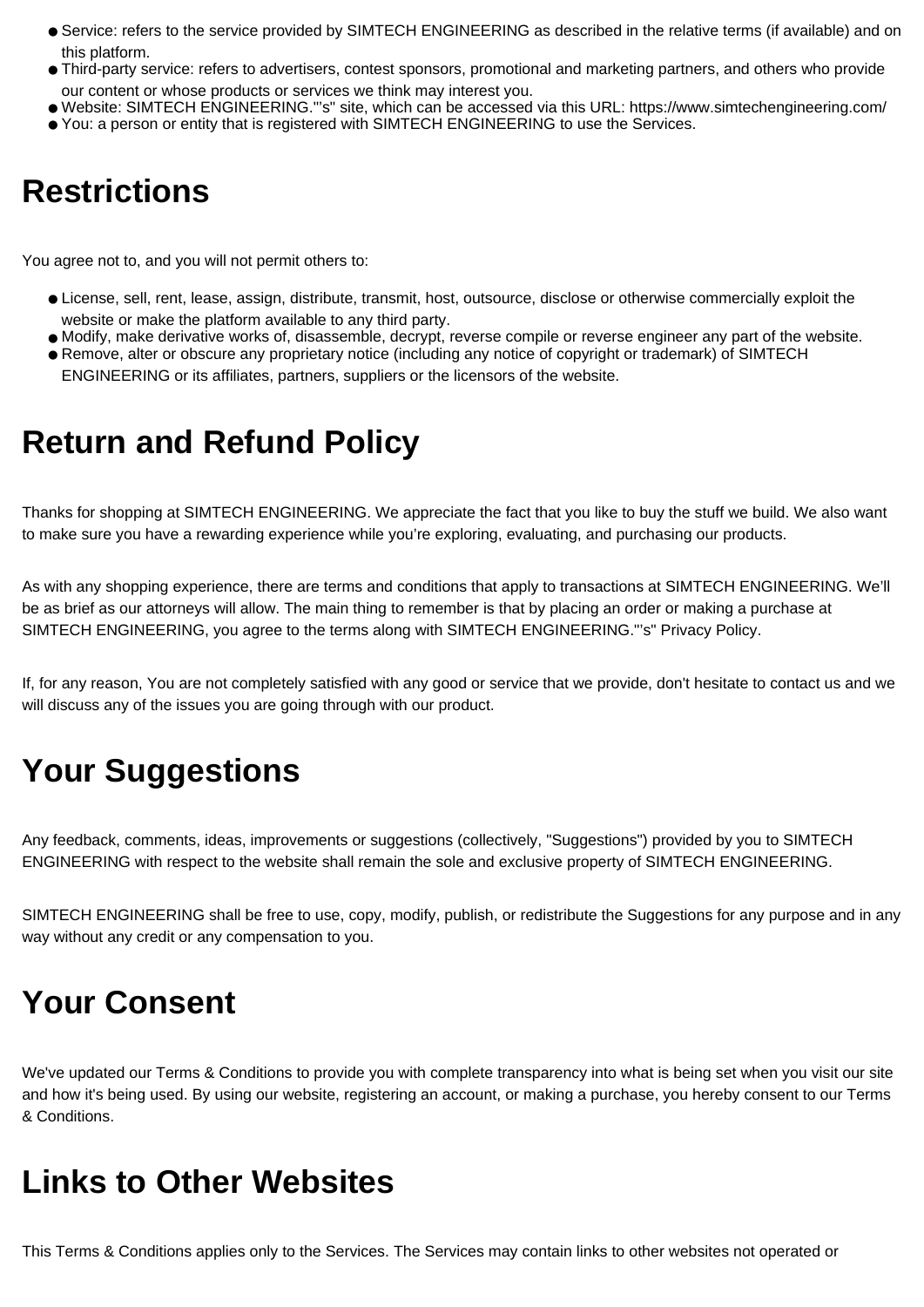controlled by SIMTECH ENGINEERING. We are not responsible for the content, accuracy or opinions expressed in such websites, and such websites are not investigated, monitored or checked for accuracy or completeness by us. Please remember that when you use a link to go from the Services to another website, our Terms & Conditions are no longer in effect. Your browsing and interaction on any other website, including those that have a link on our platform, is subject to that website's own rules and policies. Such third parties may use their own cookies or other methods to collect information about you.

## **Cookies**

SIMTECH ENGINEERING uses "Cookies" to identify the areas of our website that you have visited. A Cookie is a small piece of data stored on your computer or mobile device by your web browser. We use Cookies to enhance the performance and functionality of our website but are non-essential to their use. However, without these cookies, certain functionality like videos may become unavailable or you would be required to enter your login details every time you visit the website as we would not be able to remember that you had logged in previously. Most web browsers can be set to disable the use of Cookies. However, if you disable Cookies, you may not be able to access functionality on our website correctly or at all. We never place Personally Identifiable Information in Cookies.

## **Changes To Our Terms & Conditions**

You acknowledge and agree that <?=SIMTECH ENGINEERING;?> may stop (permanently or temporarily) providing the Service (or any features within the Service) to you or to users generally at <?=SIMTECH ENGINEERING;?>'s sole discretion, without prior notice to you. You may stop using the Service at any time. You do not need to specifically inform <?=SIMTECH ENGINEERING;?> when you stop using the Service. You acknowledge and agree that if <?=SIMTECH ENGINEERING;?> disables access to your account, you may be prevented from accessing the Service, your account details or any files or other materials which is contained in your account.

If we decide to change our Terms & Conditions, we will post those changes on this page, and/or update the Terms & Conditions modification date below.

## **Modifications to Our website**

SIMTECH ENGINEERING reserves the right to modify, suspend or discontinue, temporarily or permanently, the website or any service to which it connects, with or without notice and without liability to you.

## **Updates to Our website**

SIMTECH ENGINEERING may from time to time provide enhancements or improvements to the features/ functionality of the website, which may include patches, bug fixes, updates, upgrades and other modifications ("Updates").

Updates may modify or delete certain features and/or functionalities of the website. You agree that SIMTECH ENGINEERING has no obligation to (i) provide any Updates, or (ii) continue to provide or enable any particular features and/or functionalities of the website to you.

You further agree that all Updates will be (i) deemed to constitute an integral part of the website, and (ii) subject to the terms and conditions of this Agreement.

# **Third-Party Services**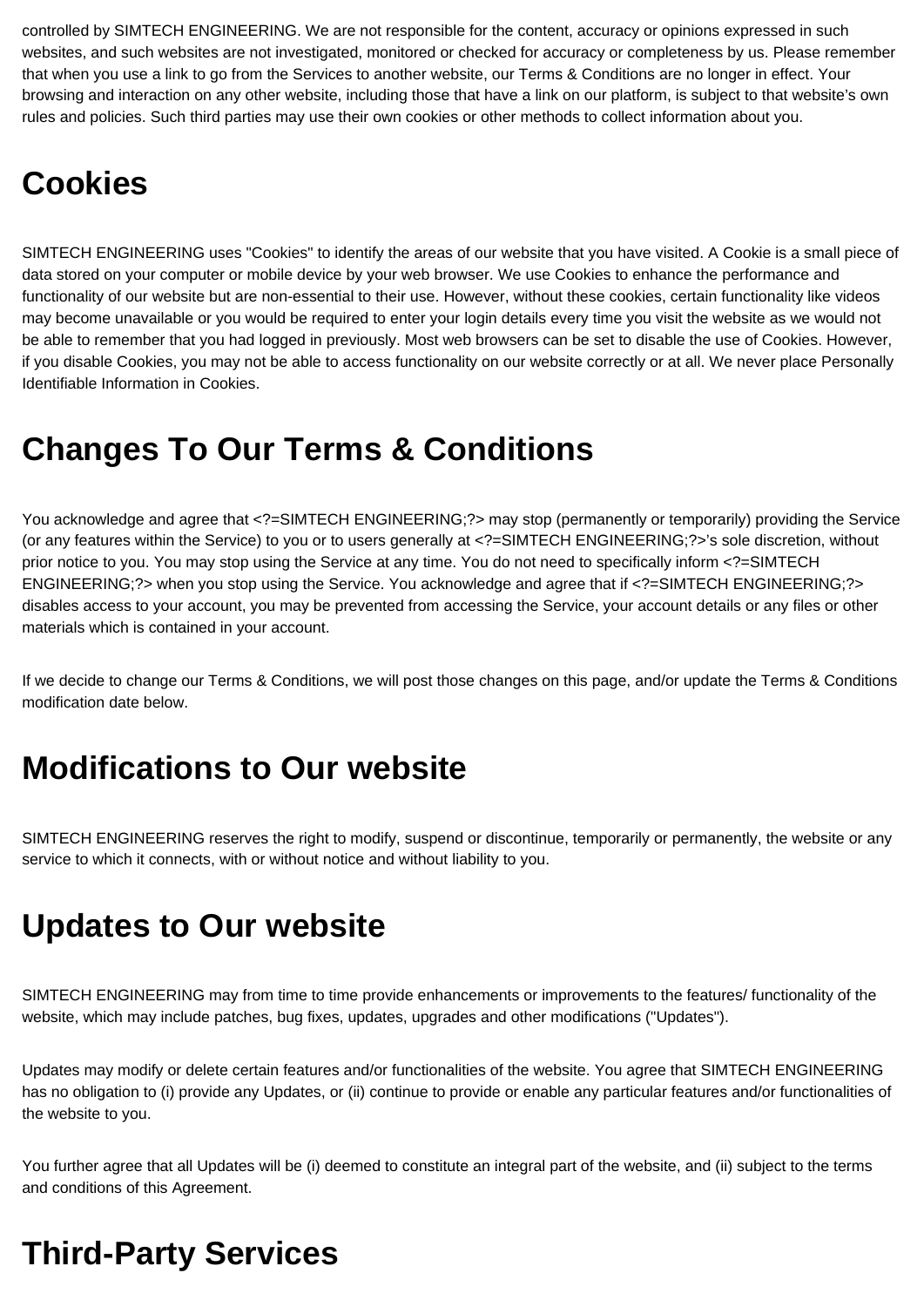We may display, include or make available third-party content (including data, information, applications and other products services) or provide links to third-party websites or services ("Third- Party Services").

You acknowledge and agree that SIMTECH ENGINEERING shall not be responsible for any Third-Party Services, including their accuracy, completeness, timeliness, validity, copyright compliance, legality, decency, quality or any other aspect thereof. SIMTECH ENGINEERING does not assume and shall not have any liability or responsibility to you or any other person or entity for any Third-Party Services.

Third-Party Services and links thereto are provided solely as a convenience to you and you access and use them entirely at your own risk and subject to such third parties' terms and conditions.

#### **Term and Termination**

This Agreement shall remain in effect until terminated by you or SIMTECH ENGINEERING.

SIMTECH ENGINEERING may, in its sole discretion, at any time and for any or no reason, suspend or terminate this Agreement with or without prior notice.

This Agreement will terminate immediately, without prior notice from SIMTECH ENGINEERING, in the event that you fail to comply with any provision of this Agreement. You may also terminate this Agreement by deleting the website and all copies thereof from your computer.

Upon termination of this Agreement, you shall cease all use of the website and delete all copies of the website from your computer.

Termination of this Agreement will not limit any of SIMTECH ENGINEERING's rights or remedies at law or in equity in case of breach by you (during the term of this Agreement) of any of your obligations under the present Agreement.

# **Copyright Infringement Notice**

If you are a copyright owner or such owner's agent and believe any material on our website constitutes an infringement on your copyright, please contact us setting forth the following information: (a) a physical or electronic signature of the copyright owner or a person authorized to act on his behalf; (b) identification of the material that is claimed to be infringing; (c) your contact information, including your address, telephone number, and an email; (d) a statement by you that you have a good faith belief that use of the material is not authorized by the copyright owners; and (e) the a statement that the information in the notification is accurate, and, under penalty of perjury you are authorized to act on behalf of the owner.

#### **Indemnification**

You agree to indemnify and hold SIMTECH ENGINEERING and its parents, subsidiaries, affiliates, officers, employees, agents, partners and licensors (if any) harmless from any claim or demand, including reasonable attorneys' fees, due to or arising out of your: (a) use of the website; (b) violation of this Agreement or any law or regulation; or (c) violation of any right of a third party.

# **No Warranties**

The website is provided to you "AS IS" and "AS AVAILABLE" and with all faults and defects without warranty of any kind. To the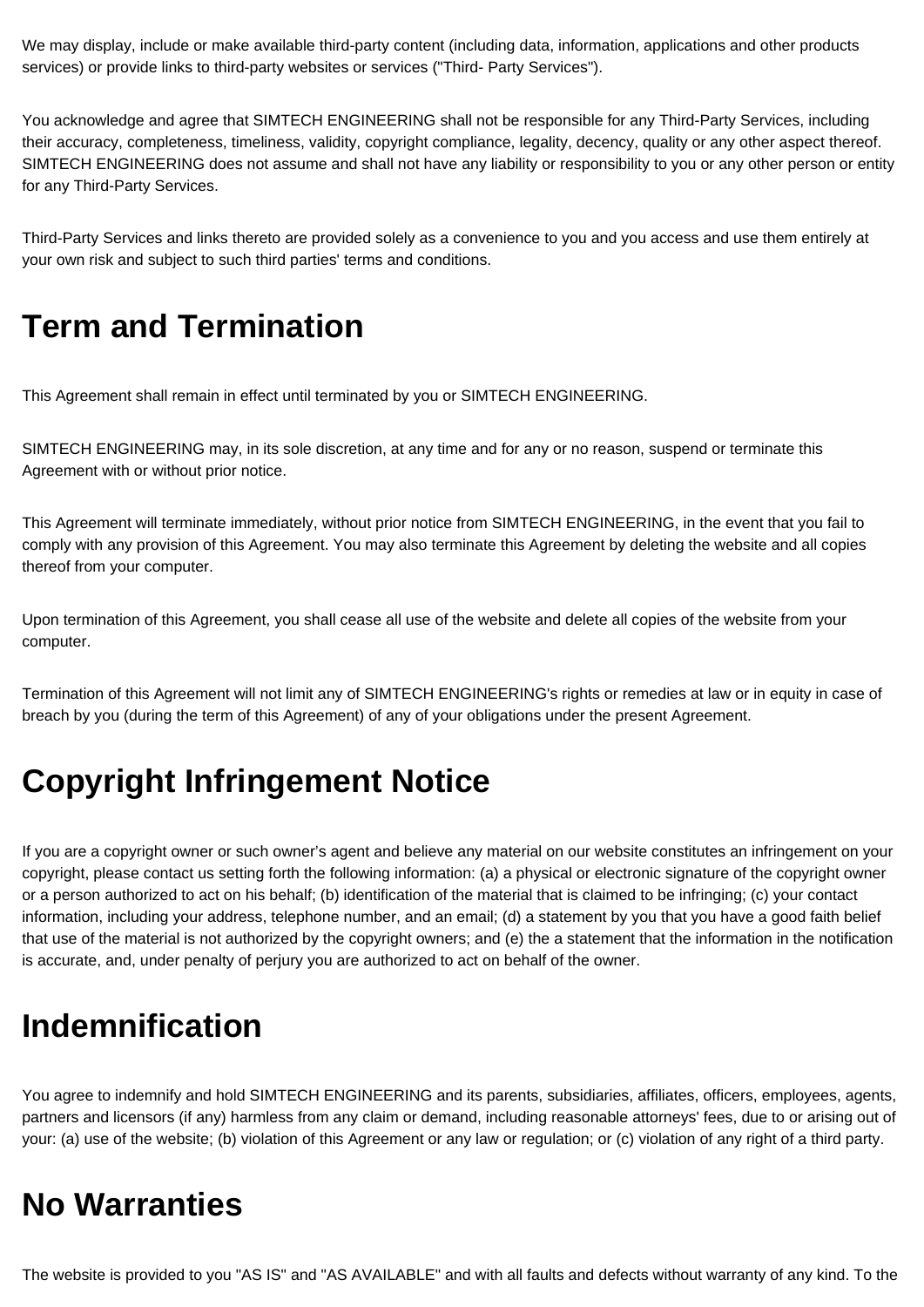maximum extent permitted under applicable law, SIMTECH ENGINEERING, on its own behalf and on behalf of its affiliates and its and their respective licensors and service providers, expressly disclaims all warranties, whether express, implied, statutory or otherwise, with respect to the website, including all implied warranties of merchantability, fitness for a particular purpose, title and non-infringement, and warranties that may arise out of course of dealing, course of performance, usage or trade practice. Without limitation to the foregoing, SIMTECH ENGINEERING provides no warranty or undertaking, and makes no representation of any kind that the website will meet your requirements, achieve any intended results, be compatible or work with any other software, , systems or services, operate without interruption, meet any performance or reliability standards or be error free or that any errors or defects can or will be corrected.

Without limiting the foregoing, neither SIMTECH ENGINEERING nor any SIMTECH ENGINEERING's provider makes any representation or warranty of any kind, express or implied: (i) as to the operation or availability of the website, or the information, content, and materials or products included thereon; (ii) that the website will be uninterrupted or error-free; (iii) as to the accuracy, reliability, or currency of any information or content provided through the website; or (iv) that the website, its servers, the content, or e-mails sent from or on behalf of SIMTECH ENGINEERING are free of viruses, scripts, trojan horses, worms, malware, timebombs or other harmful components.

Some jurisdictions do not allow the exclusion of or limitations on implied warranties or the limitations on the applicable statutory rights of a consumer, so some or all of the above exclusions and limitations may not apply to you.

# **Limitation of Liability**

Notwithstanding any damages that you might incur, the entire liability of SIMTECH ENGINEERING and any of its suppliers under any provision of this Agreement and your exclusive remedy for all of the foregoing shall be limited to the amount actually paid by you for the website.

To the maximum extent permitted by applicable law, in no event shall SIMTECH ENGINEERING or its suppliers be liable for any special, incidental, indirect, or consequential damages whatsoever (including, but not limited to, damages for loss of profits, for loss of data or other information, for business interruption, for personal injury, for loss of privacy arising out of or in any way related to the use of or inability to use the website, third-party software and/or third-party hardware used with the website, or otherwise in connection with any provision of this Agreement), even if SIMTECH ENGINEERING or any supplier has been advised of the possibility of such damages and even if the remedy fails of its essential purpose.

Some states/jurisdictions do not allow the exclusion or limitation of incidental or consequential damages, so the above limitation or exclusion may not apply to you.

# **Severability**

If any provision of this Agreement is held to be unenforceable or invalid, such provision will be changed and interpreted to accomplish the objectives of such provision to the greatest extent possible under applicable law and the remaining provisions will continue in full force and effect.

This Agreement, together with the Privacy Policy and any other legal notices published by SIMTECH ENGINEERING on the Services, shall constitute the entire agreement between you and SIMTECH ENGINEERING concerning the Services. If any provision of this Agreement is deemed invalid by a court of competent jurisdiction, the invalidity of such provision shall not affect the validity of the remaining provisions of this Agreement, which shall remain in full force and effect. No waiver of any term of this Agreement shall be deemed a further or continuing waiver of such term or any other term, and SIMTECH ENGINEERING."'s" failure to assert any right or provision under this Agreement shall not constitute a waiver of such right or provision. YOU AND SIMTECH ENGINEERING AGREE THAT ANY CAUSE OF ACTION ARISING OUT OF OR RELATED TO THE SERVICES MUST COMMENCE WITHIN ONE (1) YEAR AFTER THE CAUSE OF ACTION ACCRUES. OTHERWISE, SUCH CAUSE OF ACTION IS PERMANENTLY BARRED.

#### **Waiver**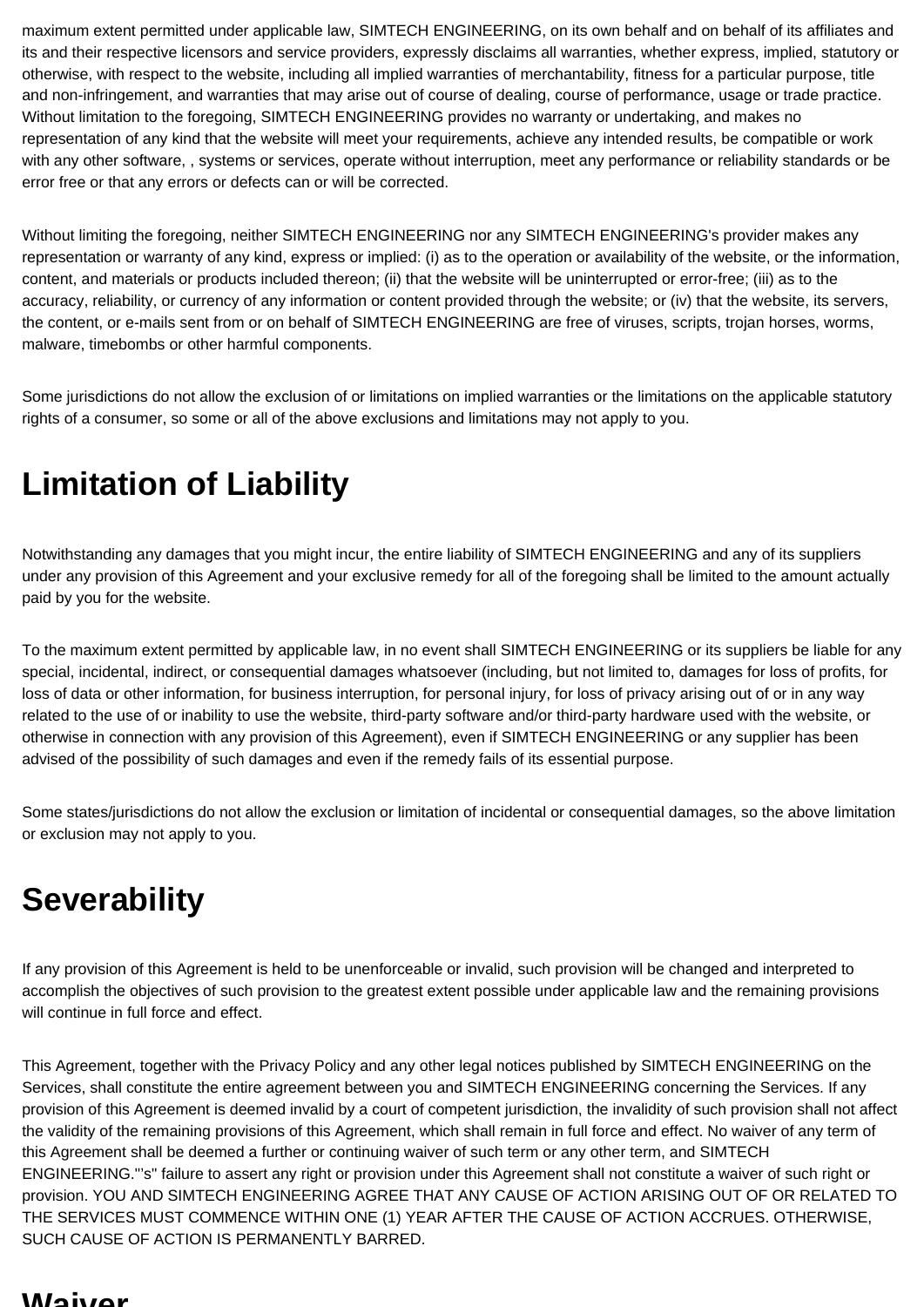Except as provided herein, the failure to exercise a right or to require performance of an obligation under this Agreement shall not effect a party's ability to exercise such right or require such performance at any time thereafter nor shall be the waiver of a breach constitute waiver of any subsequent breach.

o failure to exercise, and no delay in exercising, on the part of either party, any right or any power under this Agreement shall operate as a waiver of that right or power. Nor shall any single or partial exercise of any right or power under this Agreement preclude further exercise of that or any other right granted herein. In the event of a conflict between this Agreement and any applicable purchase or other terms, the terms of this Agreement shall govern.

# **Amendments to this Agreement**

SIMTECH ENGINEERING reserves the right, at its sole discretion, to modify or replace this Agreement at any time. If a revision is material we will provide at least 30 days' notice prior to any new terms taking effect. What constitutes a material change will be determined at our sole discretion.

By continuing to access or use our website after any revisions become effective, you agree to be bound by the revised terms. If you do not agree to the new terms, you are no longer authorized to use SIMTECH ENGINEERING.

## **Entire Agreement**

The Agreement constitutes the entire agreement between you and SIMTECH ENGINEERING regarding your use of the website and supersedes all prior and contemporaneous written or oral agreements between you and SIMTECH ENGINEERING.

You may be subject to additional terms and conditions that apply when you use or purchase other SIMTECH ENGINEERING's services, which SIMTECH ENGINEERING will provide to you at the time of such use or purchase.

# **Updates to Our Terms**

We may change our Service and policies, and we may need to make changes to these Terms so that they accurately reflect our Service and policies. Unless otherwise required by law, we will notify you (for example, through our Service) before we make changes to these Terms and give you an opportunity to review them before they go into effect. Then, if you continue to use the Service, you will be bound by the updated Terms. If you do not want to agree to these or any updated Terms, you can delete your account.

## **Intellectual Property**

The website and its entire contents, features and functionality (including but not limited to all information, software, text, displays, images, video and audio, and the design, selection and arrangement thereof), are owned by SIMTECH ENGINEERING, its licensors or other providers of such material and are protected by India and international copyright, trademark, patent, trade secret and other intellectual property or proprietary rights laws. The material may not be copied, modified, reproduced, downloaded or distributed in any way, in whole or in part, without the express prior written permission of SIMTECH ENGINEERING, unless and except as is expressly provided in these Terms & Conditions. Any unauthorized use of the material is prohibited.

# **Agreement to Arbitrate**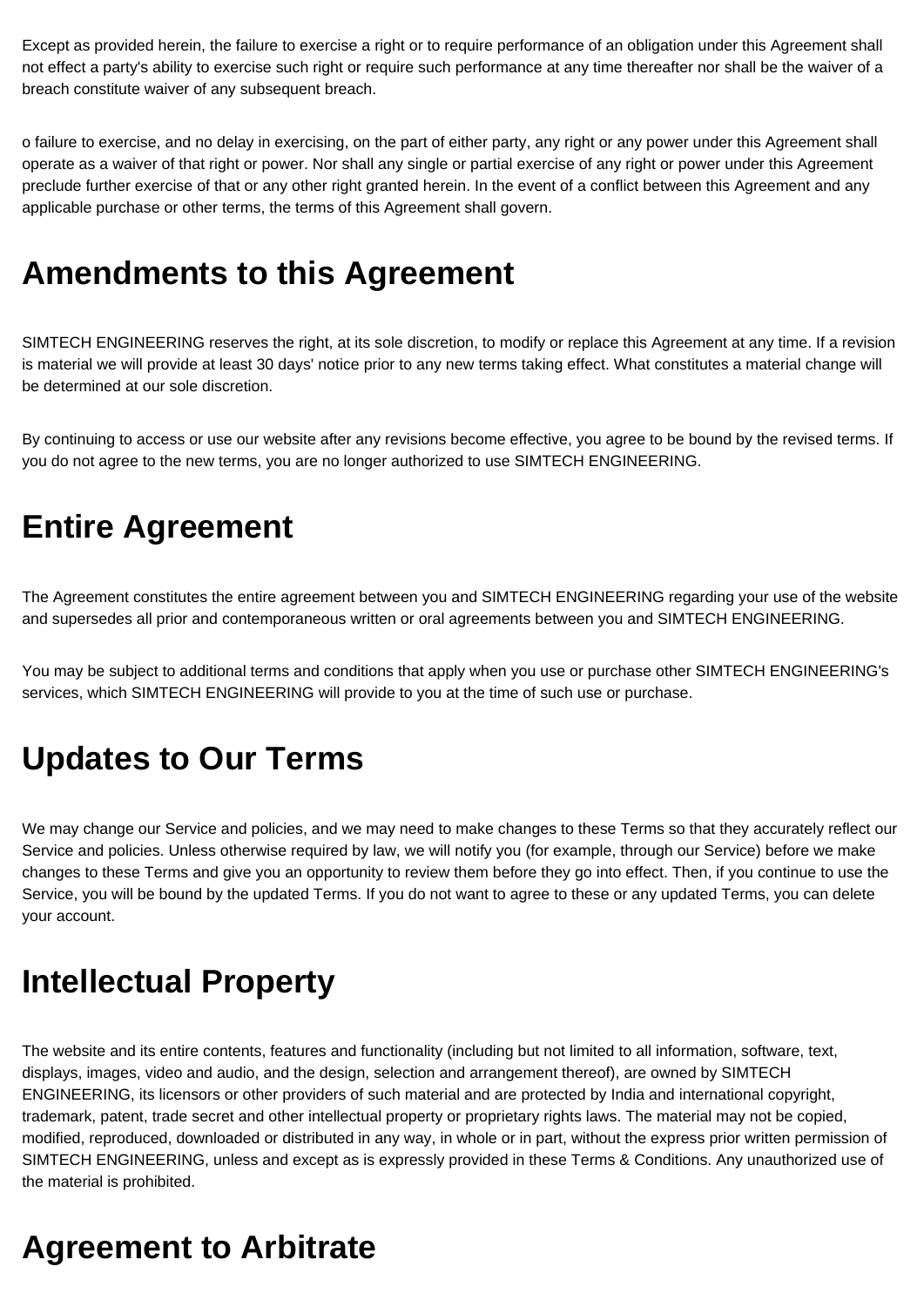This section applies to any dispute EXCEPT IT DOESN'T INCLUDE A DISPUTE RELATING TO CLAIMS FOR INJUNCTIVE OR EQUITABLE RELIEF REGARDING THE ENFORCEMENT OR VALIDITY OF YOUR OR SIMTECH ENGINEERING."'s" INTELLECTUAL PROPERTY RIGHTS. The term "dispute" means any dispute, action, or other controversy between you and SIMTECH ENGINEERING concerning the Services or this agreement, whether in contract, warranty, tort, statute, regulation, ordinance, or any other legal or equitable basis. "Dispute" will be given the broadest possible meaning allowable under law.

# **Notice of Dispute**

In the event of a dispute, you or SIMTECH ENGINEERING must give the other a Notice of Dispute, which is a written statement that sets forth the name, address, and contact information of the party giving it, the facts giving rise to the dispute, and the relief requested. You must send any Notice of Dispute via email to: simtechengineering21@gmail.com. SIMTECH ENGINEERING will send any Notice of Dispute to you by mail to your address if we have it, or otherwise to your email address. You and SIMTECH ENGINEERING will attempt to resolve any dispute through informal negotiation within sixty (60) days from the date the Notice of Dispute is sent. After sixty (60) days, you or SIMTECH ENGINEERING may commence arbitration.

# **Binding Arbitration**

If you and SIMTECH ENGINEERING don't resolve any dispute by informal negotiation, any other effort to resolve the dispute will be conducted exclusively by binding arbitration as described in this section. You are giving up the right to litigate (or participate in as a party or class member) all disputes in court before a judge or jury. The dispute shall be settled by binding arbitration in accordance with the commercial arbitration rules of the American Arbitration Association. Either party may seek any interim or preliminary injunctive relief from any court of competent jurisdiction, as necessary to protect the party's rights or property pending the completion of arbitration. Any and all legal, accounting, and other costs, fees, and expenses incurred by the prevailing party shall be borne by the non-prevailing party.

# **Submissions and Privacy**

In the event that you submit or post any ideas, creative suggestions, designs, photographs, information, advertisements, data or proposals, including ideas for new or improved products, services, features, technologies or promotions, you expressly agree that such submissions will automatically be treated as non-confidential and non-proprietary and will become the sole property of SIMTECH ENGINEERING without any compensation or credit to you whatsoever. SIMTECH ENGINEERING and its affiliates shall have no obligations with respect to such submissions or posts and may use the ideas contained in such submissions or posts for any purposes in any medium in perpetuity, including, but not limited to, developing, manufacturing, and marketing products and services using such ideas.

# **Promotions**

SIMTECH ENGINEERING may, from time to time, include contests, promotions, sweepstakes, or other activities ("Promotions") that require you to submit material or information concerning yourself. Please note that all Promotions may be governed by separate rules that may contain certain eligibility requirements, such as restrictions as to age and geographic location. You are responsible to read all Promotions rules to determine whether or not you are eligible to participate. If you enter any Promotion, you agree to abide by and to comply with all Promotions Rules.

Additional terms and conditions may apply to purchases of goods or services on or through the Services, which terms and conditions are made a part of this Agreement by this reference.

# **Typographical Errors**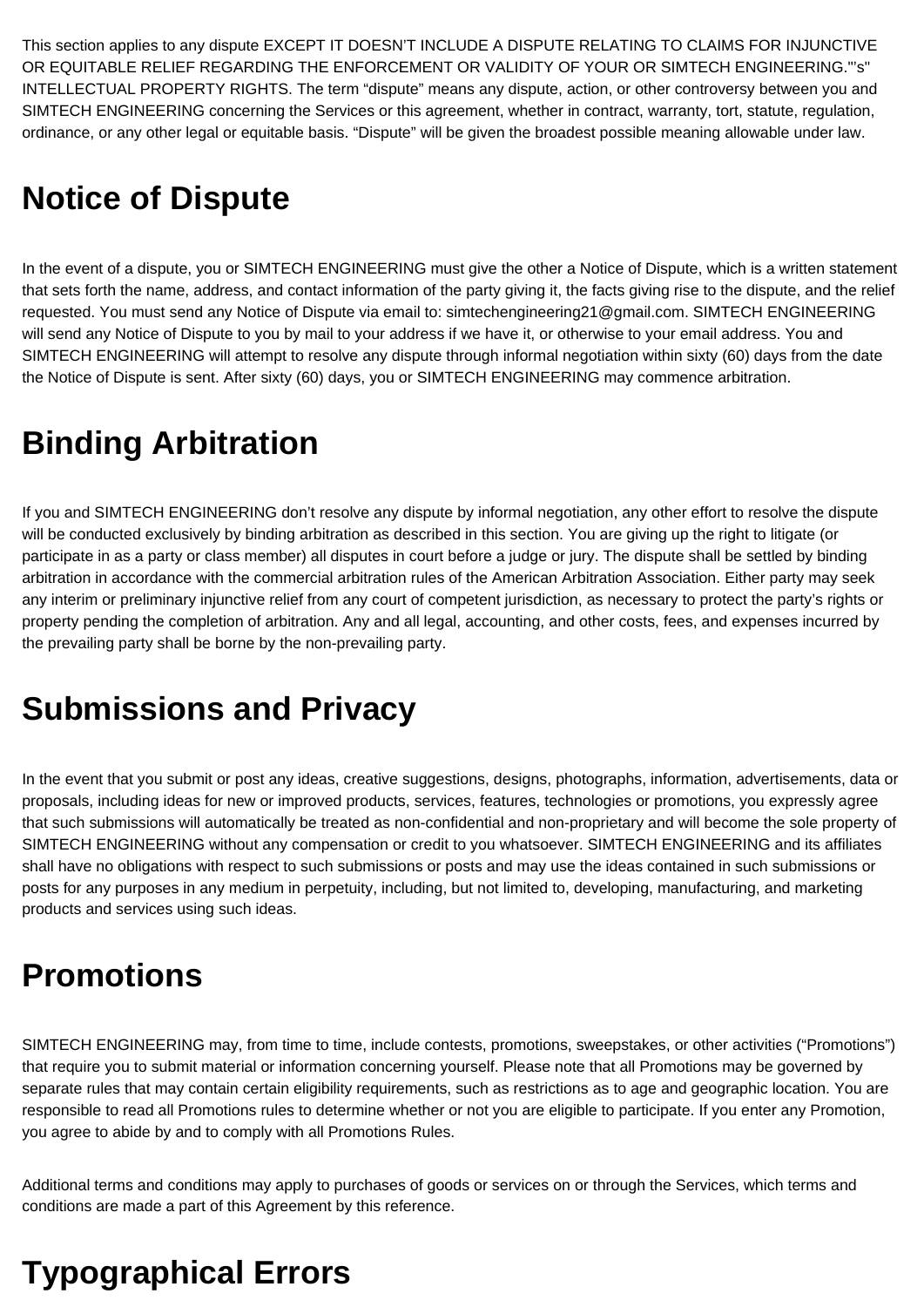In the event a product and/or service is listed at an incorrect price or with incorrect information due to typographical error, we shall have the right to refuse or cancel any orders placed for the product and/or service listed at the incorrect price. We shall have the right to refuse or cancel any such order whether or not the order has been confirmed and your credit card charged. If your credit card has already been charged for the purchase and your order is canceled, we shall immediately issue a credit to your credit card account or other payment account in the amount of the charge.

## **Miscellaneous**

If for any reason a court of competent jurisdiction finds any provision or portion of these Terms & Conditions to be unenforceable, the remainder of these Terms & Conditions will continue in full force and effect. Any waiver of any provision of these Terms & Conditions will be effective only if in writing and signed by an authorized representative of SIMTECH ENGINEERING. SIMTECH ENGINEERING will be entitled to injunctive or other equitable relief (without the obligations of posting any bond or surety) in the event of any breach or anticipatory breach by you. SIMTECH ENGINEERING operates and controls the SIMTECH ENGINEERING Service from its offices in India. The Service is not intended for distribution to or use by any person or entity in any jurisdiction or country where such distribution or use would be contrary to law or regulation. Accordingly, those persons who choose to access the SIMTECH ENGINEERING Service from other locations do so on their own initiative and are solely responsible for compliance with local laws, if and to the extent local laws are applicable. These Terms & Conditions (which include and incorporate the SIMTECH ENGINEERING Privacy Policy) contains the entire understanding, and supersedes all prior understandings, between you and SIMTECH ENGINEERING concerning its subject matter, and cannot be changed or modified by you. The section headings used in this Agreement are for convenience only and will not be given any legal import.

# **Disclaimer**

SIMTECH ENGINEERING is not responsible for any content, code or any other imprecision.

SIMTECH ENGINEERING does not provide warranties or guarantees.

In no event shall SIMTECH ENGINEERING be liable for any special, direct, indirect, consequential, or incidental damages or any damages whatsoever, whether in an action of contract, negligence or other tort, arising out of or in connection with the use of the Service or the contents of the Service. The Company reserves the right to make additions, deletions, or modifications to the contents on the Service at any time without prior notice.

The SIMTECH ENGINEERING Service and its contents are provided "as is" and "as available" without any warranty or representations of any kind, whether express or implied. SIMTECH ENGINEERING is a distributor and not a publisher of the content supplied by third parties; as such, SIMTECH ENGINEERING exercises no editorial control over such content and makes no warranty or representation as to the accuracy, reliability or currency of any information, content, service or merchandise provided through or accessible via the SIMTECH ENGINEERING Service. Without limiting the foregoing, SIMTECH ENGINEERING specifically disclaims all warranties and representations in any content transmitted on or in connection with the SIMTECH ENGINEERING Service or on sites that may appear as links on the SIMTECH ENGINEERING Service, or in the products provided as a part of, or otherwise in connection with, the SIMTECH ENGINEERING Service, including without limitation any warranties of merchantability, fitness for a particular purpose or non-infringement of third party rights. No oral advice or written information given by SIMTECH ENGINEERING or any of its affiliates, employees, officers, directors, agents, or the like will create a warranty. Price and availability information is subject to change without notice. Without limiting the foregoing, SIMTECH ENGINEERING does not warrant that the SIMTECH ENGINEERING Service will be uninterrupted, uncorrupted, timely, or error-free.

# **Contact Us**